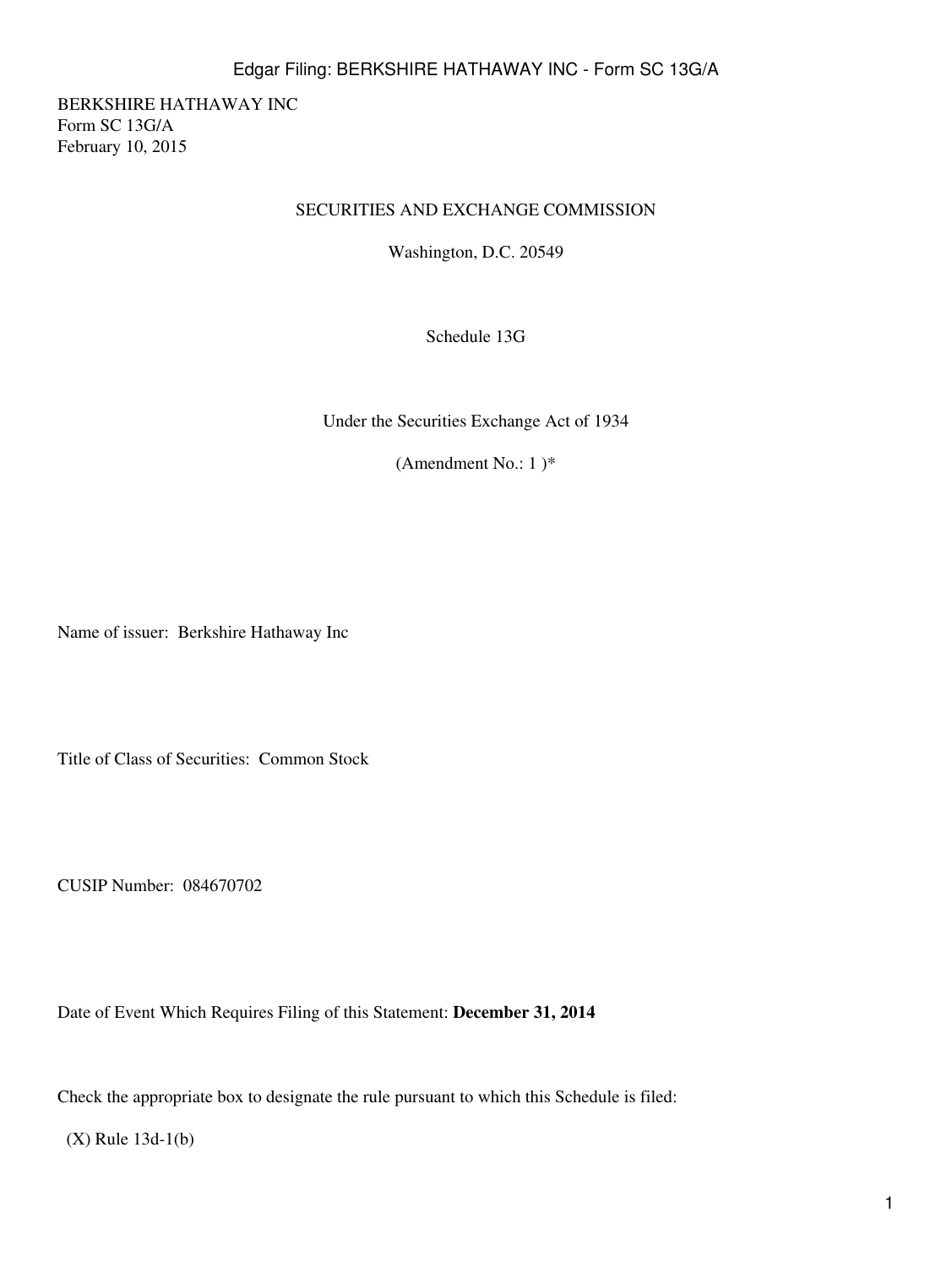( ) Rule 13d-1(c)

( ) Rule 13d-1(d)

 \*The remainder of this cover page shall be filled out for a reporting person's initial filing on this form with respect to the subject class of securities, and for any subsequent amendment containing information which would alter the disclosures provided in a prior cover page.

 The information required in the remainder of this cover page shall not be deemed to be "filed" for the purpose of Section 18 of the Securities Exchange Act of 1934 ("Act") or otherwise subject to the liabilities of that section of the Act but shall be subject to all other provisions of the Act (however, see the Notes).

(Continued on the following page(s))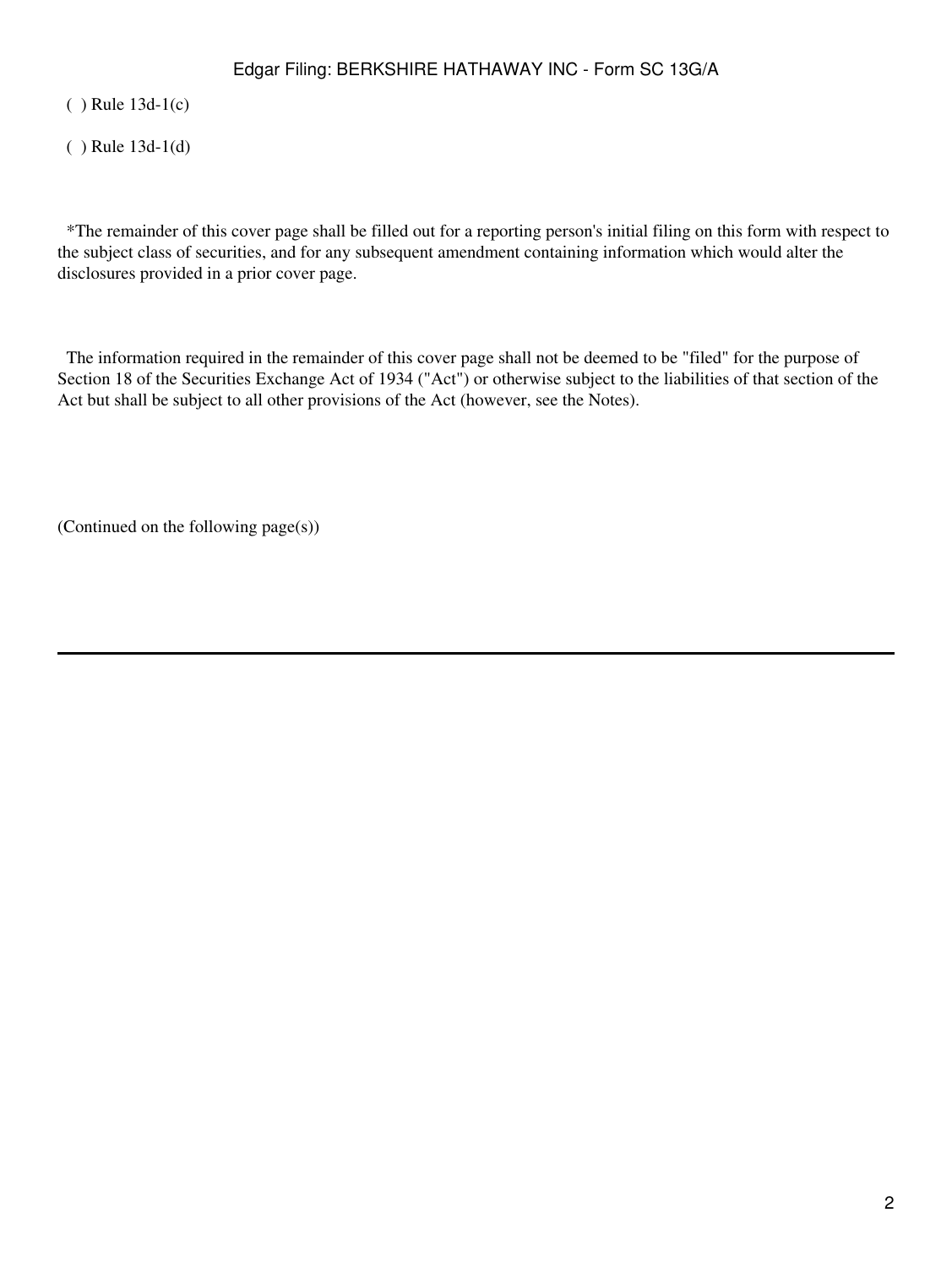13G

CUSIP No.: 084670702

## 1. NAME OF REPORTING PERSON

### S.S. OR I.R.S. IDENTIFICATION NO. OF ABOVE PERSON

The Vanguard Group - 23-1945930

## 2. CHECK THE APPROPRIATE [LINE] IF A MEMBER OF A GROUP

A. B.  $\underline{X}$ 

3. SEC USE ONLY

## 4. CITIZENSHIP OF PLACE OF ORGANIZATION

Pennsylvania

(For questions 5-8, report the number of shares beneficially owned by each reporting person with:)

## 5. SOLE VOTING POWER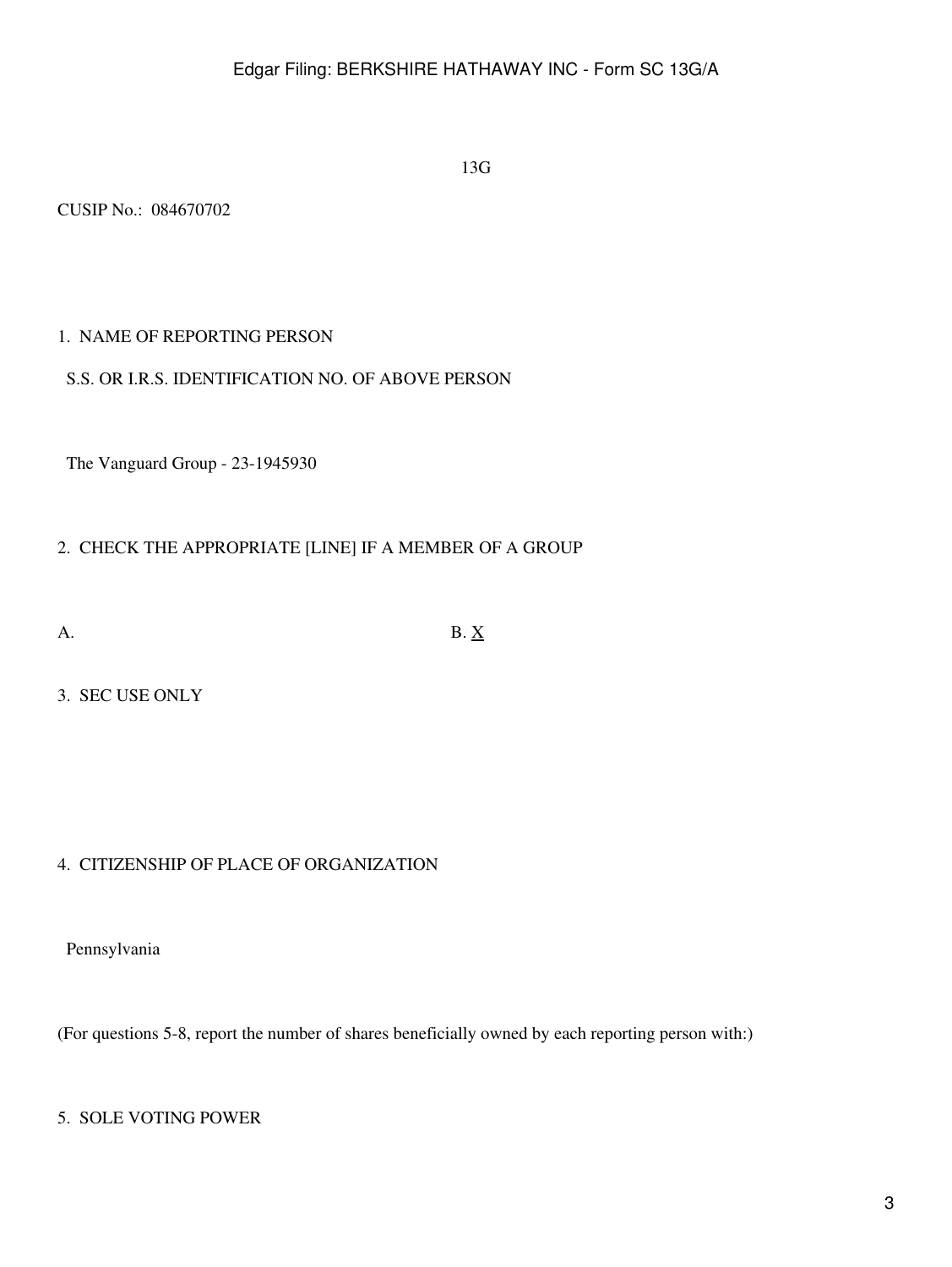2,172,351

## 6. SHARED VOTING POWER

### 7. SOLE DISPOSITIVE POWER

85,317,518

## 8. SHARED DISPOSITIVE POWER

2,065,132

## 9. AGGREGATE AMOUNT BENEFICIALLY OWNED BY EACH REPORTING PERSON

87,382,650

## 10. CHECK BOX IF THE AGGREGATE AMOUNT IN ROW (9) EXCLUDES CERTAIN SHARES

N/A

## 11. PERCENT OF CLASS REPRESENTED BY AMOUNT IN ROW 9

7.18%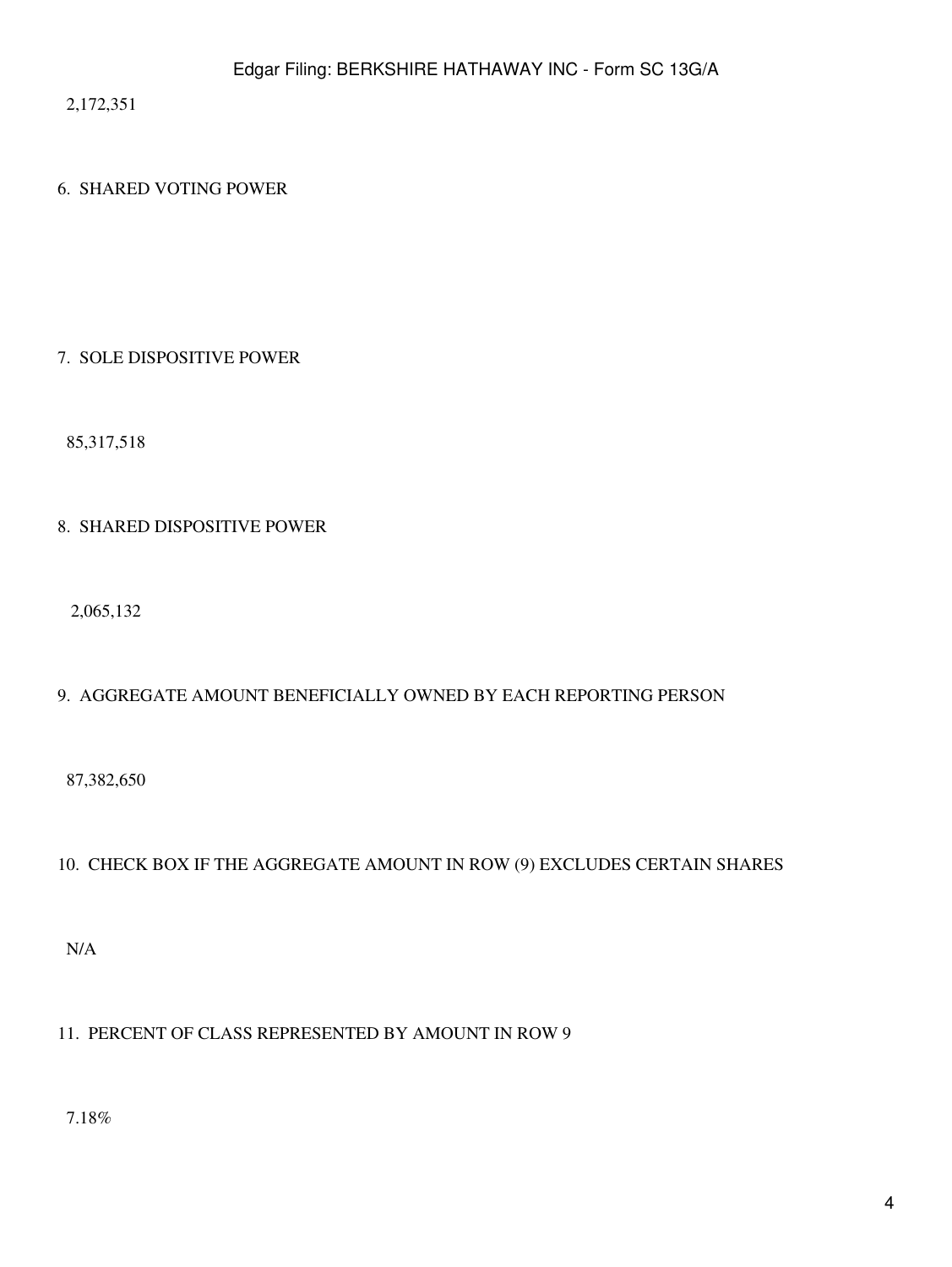## 12. TYPE OF REPORTING PERSON

IA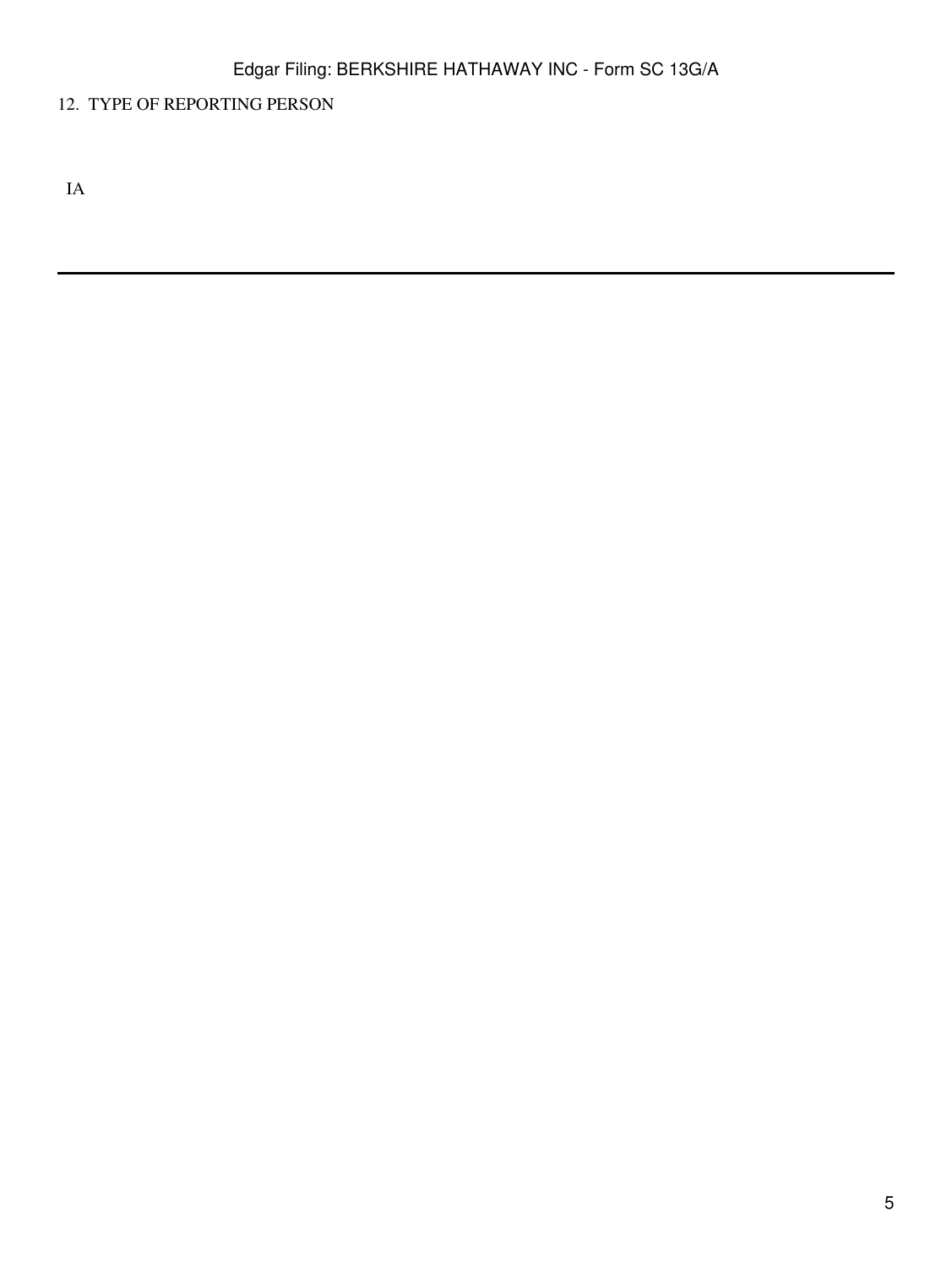### SECURITIES AND EXCHANGE COMMISSION

Washington, D.C. 20549

### SCHEDULE 13G

Under the Securities Act of 1934

Check the following [line] if a fee is being paid with this statement N/A

Item 1(a) - Name of Issuer:

Berkshire Hathaway Inc

Item 1(b) - Address of Issuer's Principal Executive Offices:

3555 Farnam Street

Omaha, Nebraska 68131

Item 2(a) - Name of Person Filing:

The Vanguard Group - 23-1945930

Item 2(b) – Address of Principal Business Office or, if none, residence: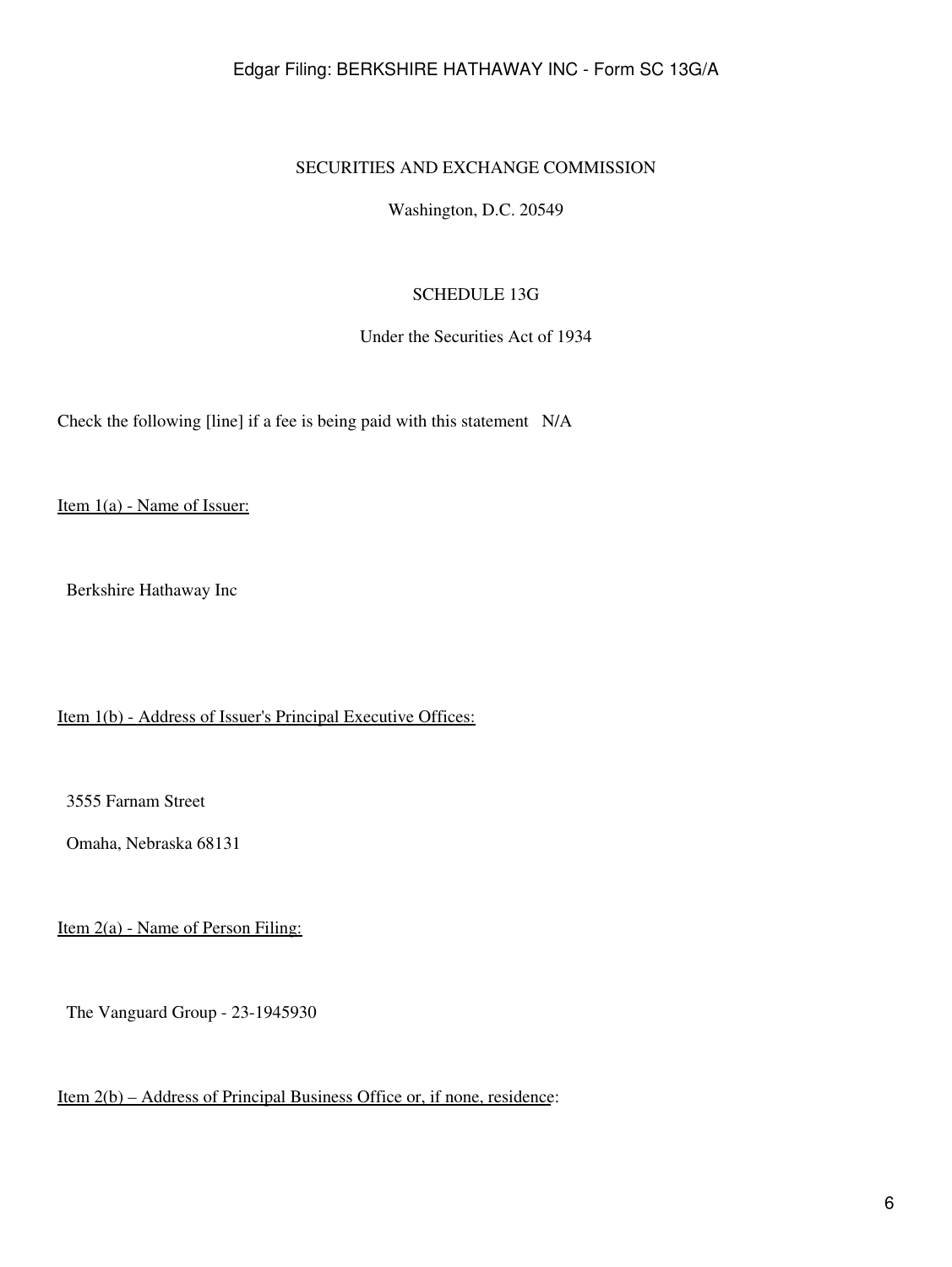100 Vanguard Blvd.

Malvern, PA 19355

Item  $2(c)$  – Citizenship:

Pennsylvania

Item 2(d) - Title of Class of Securities:

Common Stock

Item 2(e) - CUSIP Number

084670702

Item 3 - Type of Filing:

 This statement is being filed pursuant to Rule 13d-1. An investment adviser in accordance with §240.13d-1(b)(1)(ii)(E).

Item 4 - Ownership:

(a) Amount Beneficially Owned:

87,382,650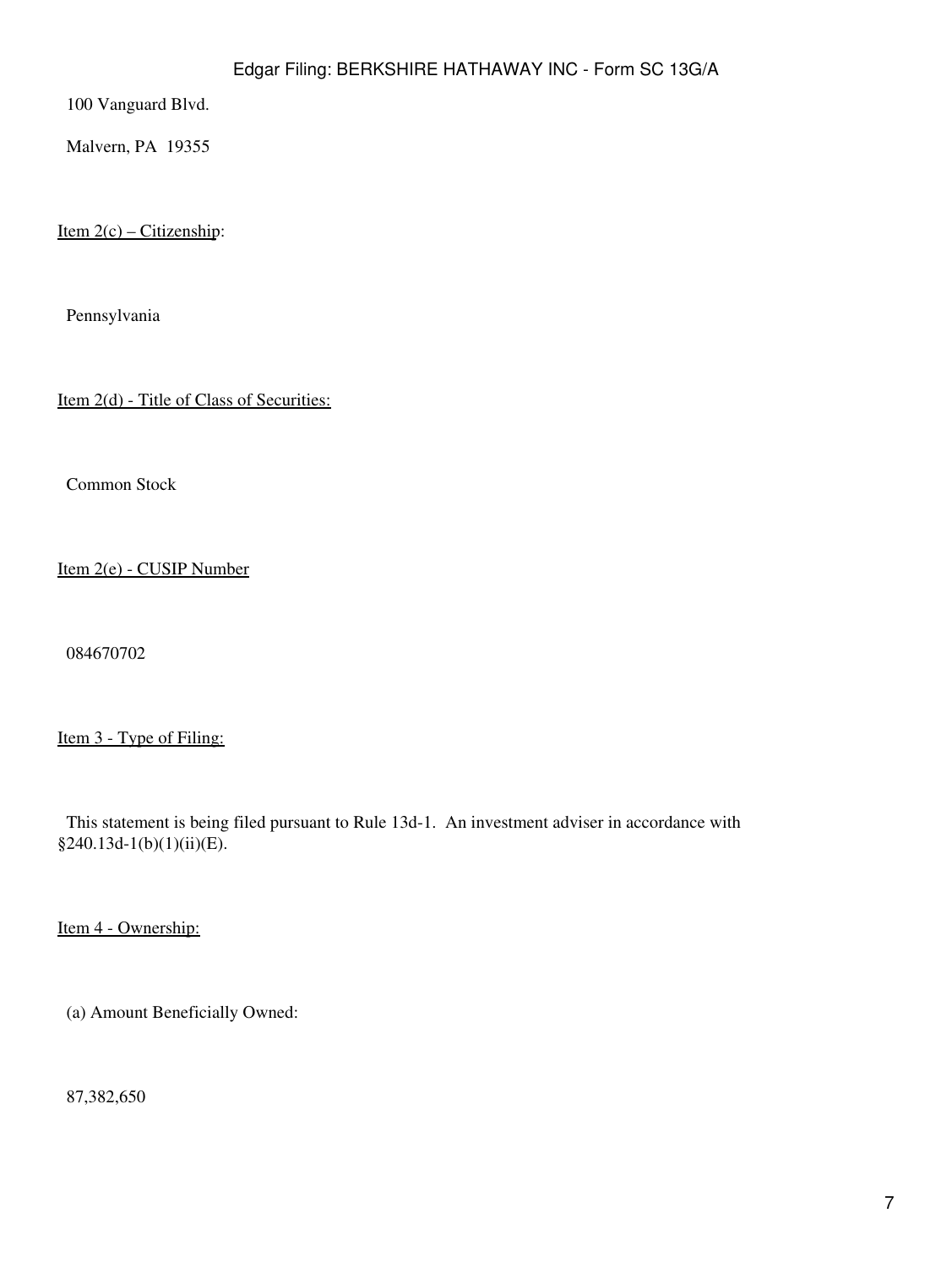(b) Percent of Class:

7.18%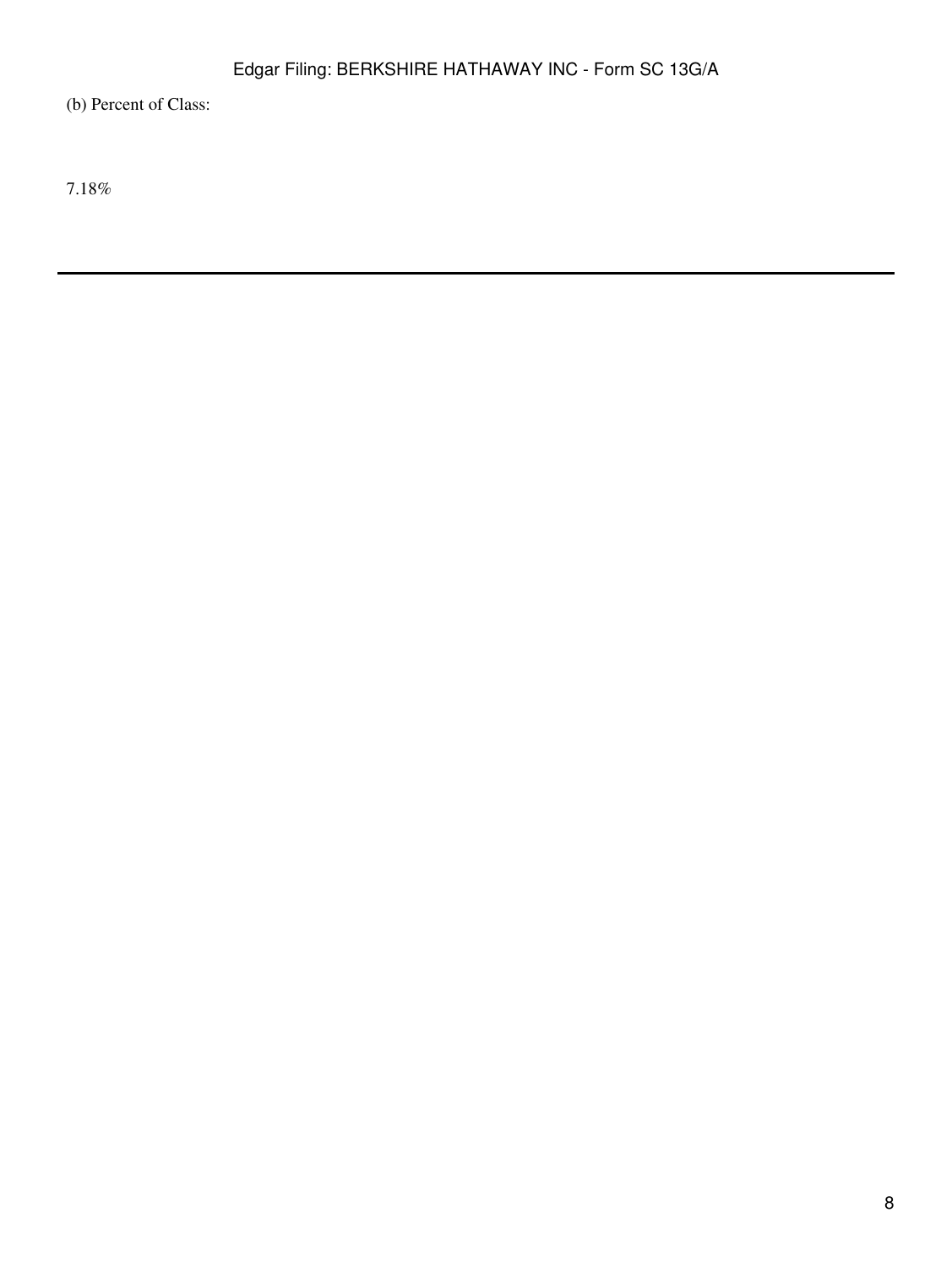- (c) Number of shares as to which such person has:
- (i) sole power to vote or direct to vote: 2,172,351
- (ii) shared power to vote or direct to vote:
- (iii) sole power to dispose of or to direct the disposition of: 85,317,518
- (iv) shared power to dispose or to direct the disposition of: 2,065,132

### Comments:

### Item 5 - Ownership of Five Percent or Less of a Class:

Not Applicable

### Item 6 - Ownership of More Than Five Percent on Behalf of Another Person:

Not applicable

## Item 7 - Identification and Classification of the Subsidiary Which Acquired The Security Being Reported on by the Parent Holding Company:

See Attached Appendix A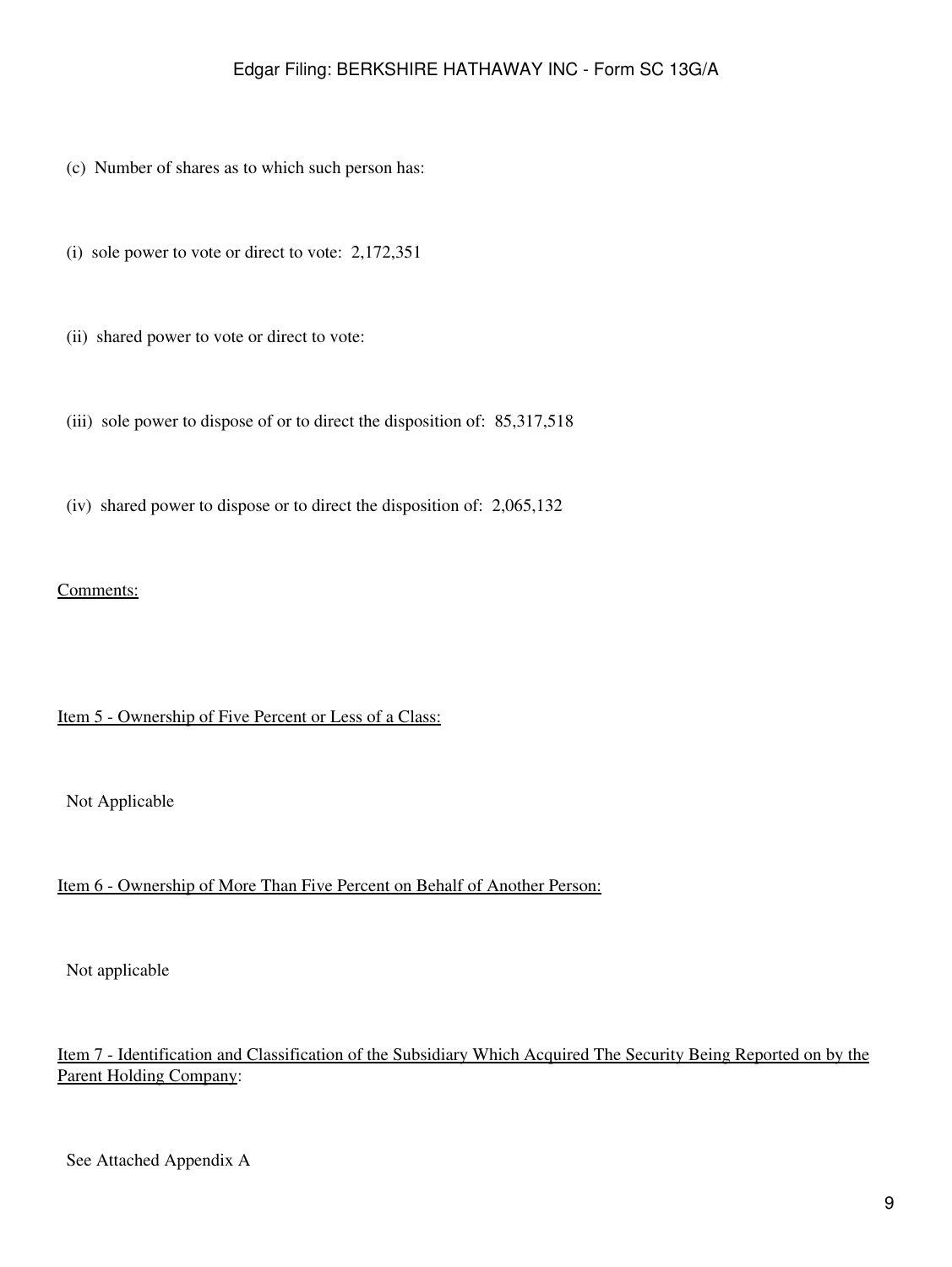## Item 8 - Identification and Classification of Members of Group:

Not applicable

Item 9 - Notice of Dissolution of Group:

Not applicable

### Item 10 - Certification:

 By signing below I certify that, to the best of my knowledge and belief, the securities referred to above were acquired in the ordinary course of business and were not acquired for the purpose of and do not have the effect of changing or influencing the control of the issuer of such securities and were not acquired in connection with or as a participant in any transaction having such purpose or effect.

Signature

 After reasonable inquiry and to the best of my knowledge and belief, I certify that the information set forth in this statement is true, complete and correct.

Date: 02/09/15

By /s/ F. William McNabb III\*

F. William McNabb III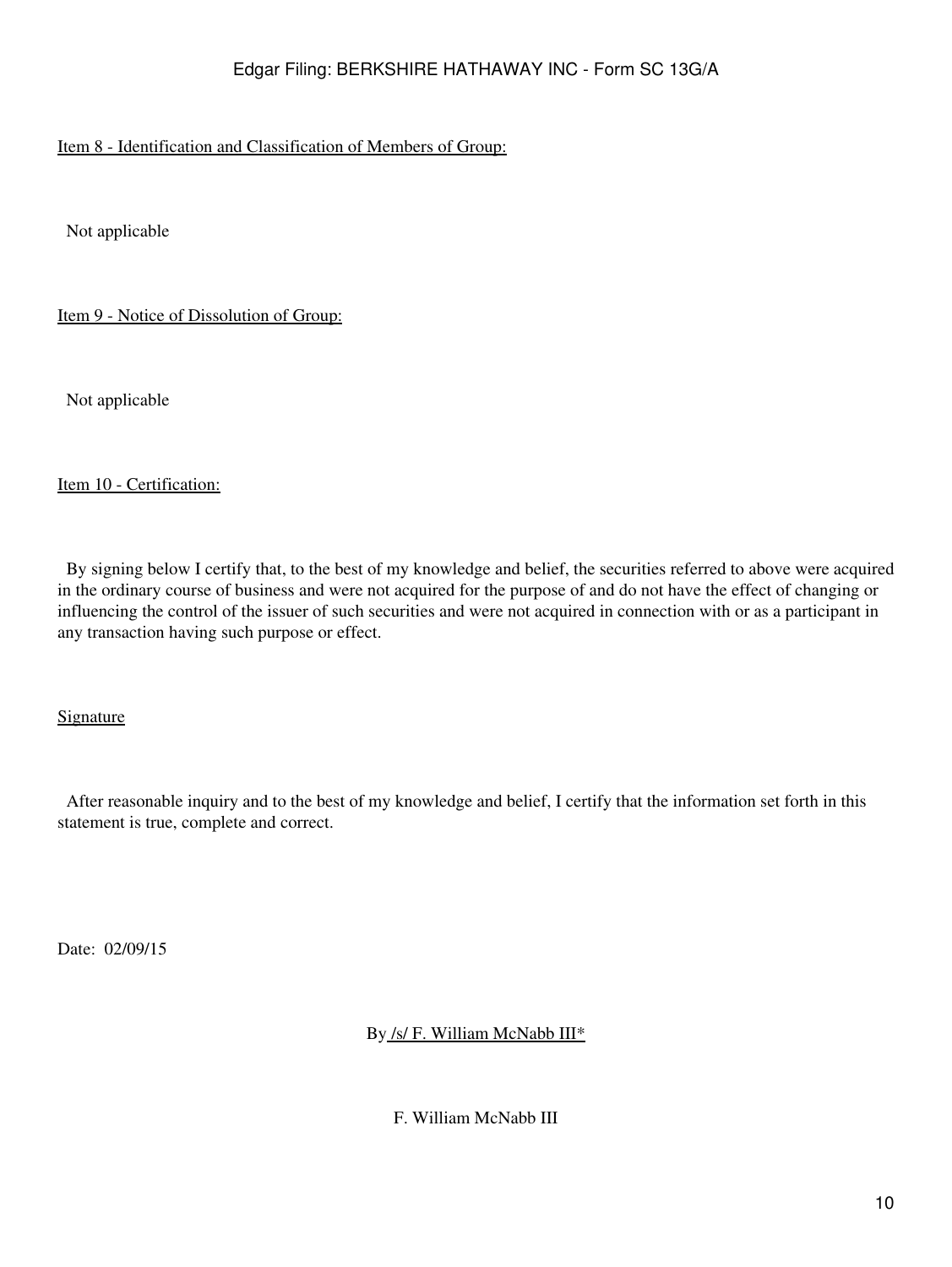President and Chief Executive Officer

\*By: /s/ Glenn Booraem

Glenn Booraem, pursuant to a Power of Attorney filed September 9, 2013, see File Number 005-56905, Incorporated by Reference